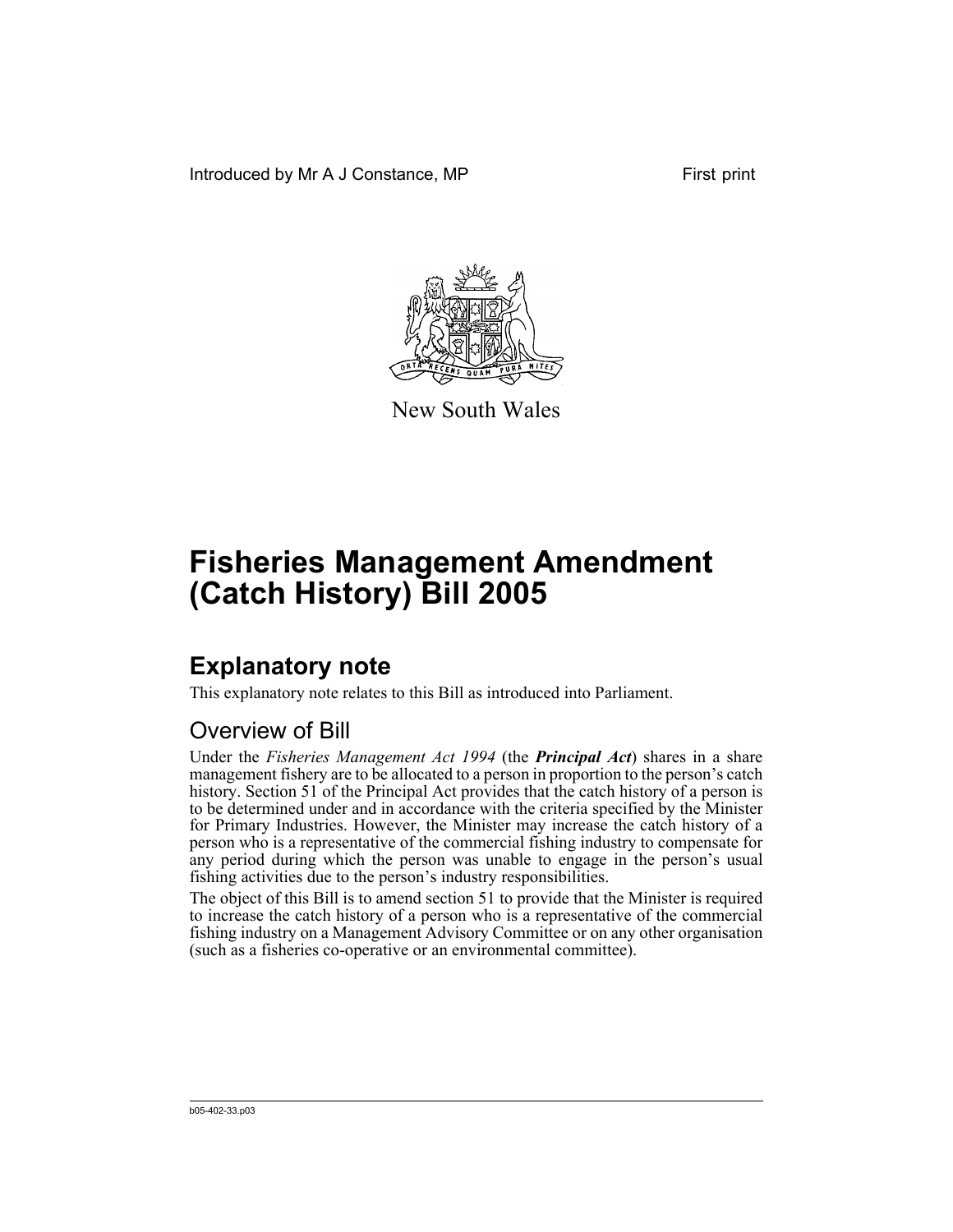Fisheries Management Amendment (Catch History) Bill 2005

Explanatory note

#### Outline of provisions

**Clause 1** sets out the name (also called the short title) of the proposed Act.

**Clause 2** provides for the commencement of the proposed Act on the date of assent.

**Clause 3** is a formal provision that gives effect to the amendment to the *Fisheries Management Act 1994* set out in Schedule 1.

**Schedule 1** contains the amendment to the *Fisheries Management Act 1994* set out in the Overview above.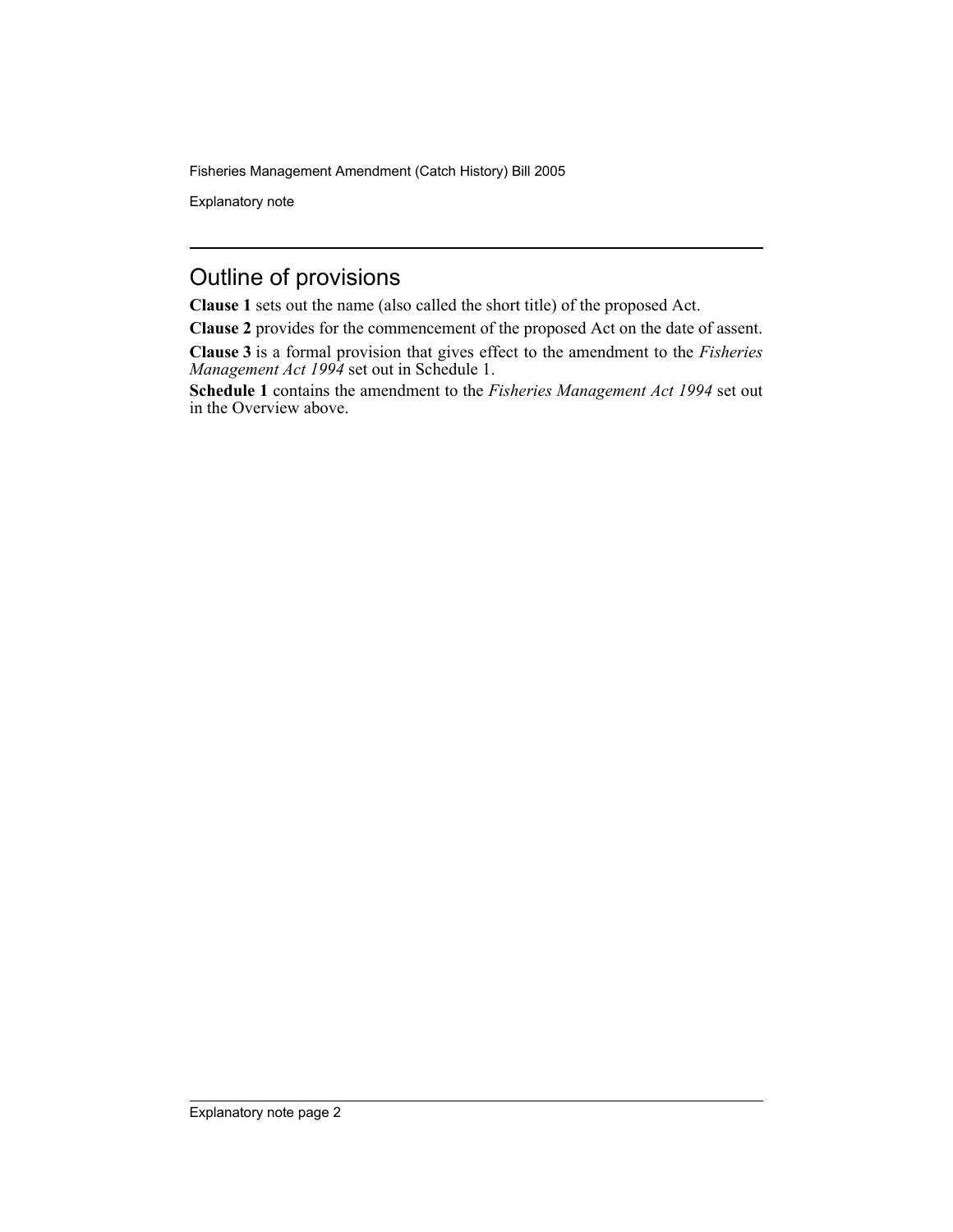Introduced by Mr A J Constance, MP First print



New South Wales

## **Fisheries Management Amendment (Catch History) Bill 2005**

#### **Contents**

|                                                  | Page |
|--------------------------------------------------|------|
| Name of Act                                      |      |
| Commencement                                     |      |
| Amendment of Fisheries Management Act 1994 No 38 |      |
| Schedule 1 Amendment                             |      |
|                                                  |      |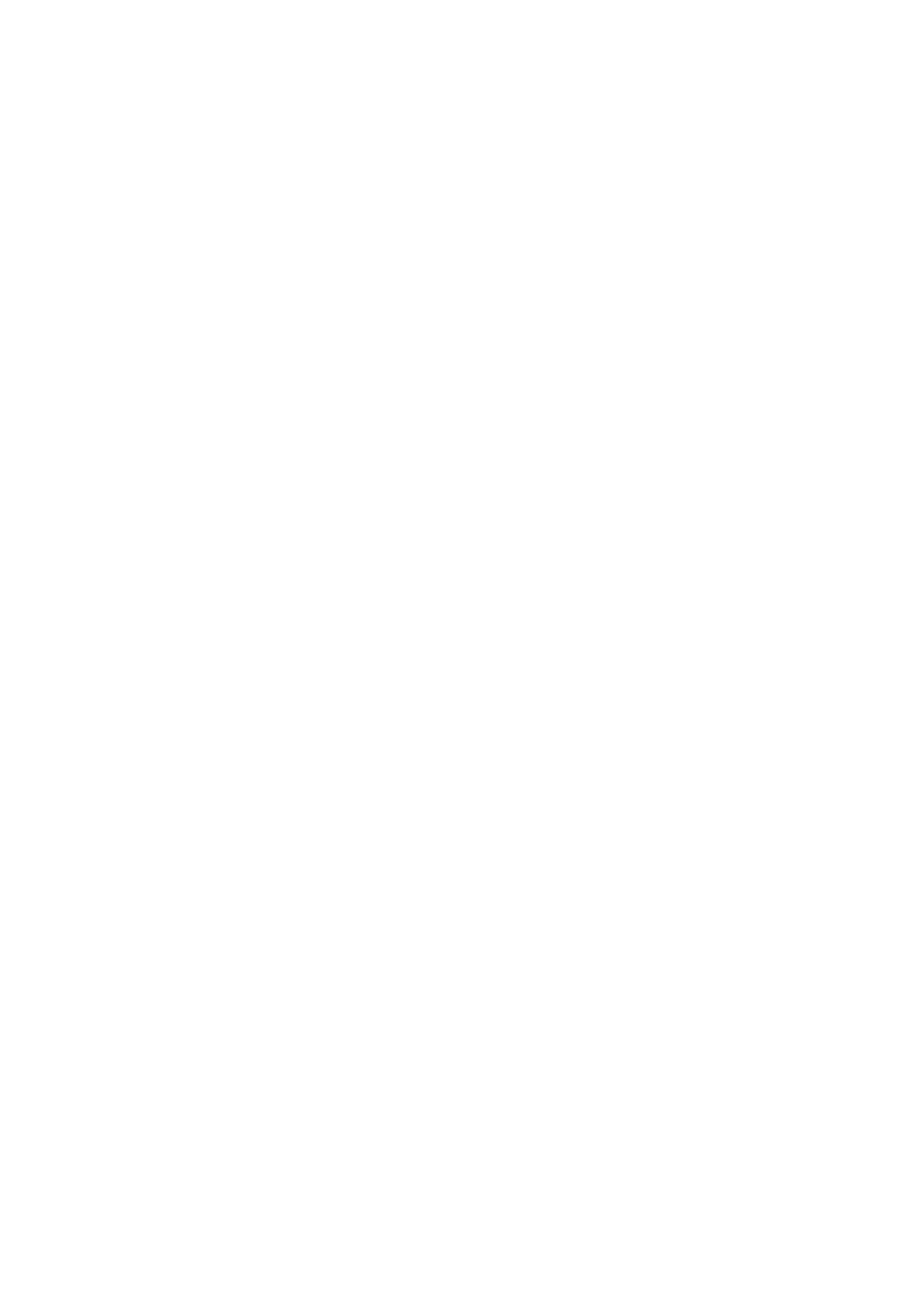

New South Wales

## **Fisheries Management Amendment (Catch History) Bill 2005**

No , 2005

#### **A Bill for**

An Act to amend the *Fisheries Management Act 1994* with respect to the determination of the catch history of commercial fishers who represent the commercial fishing industry; and for other purposes.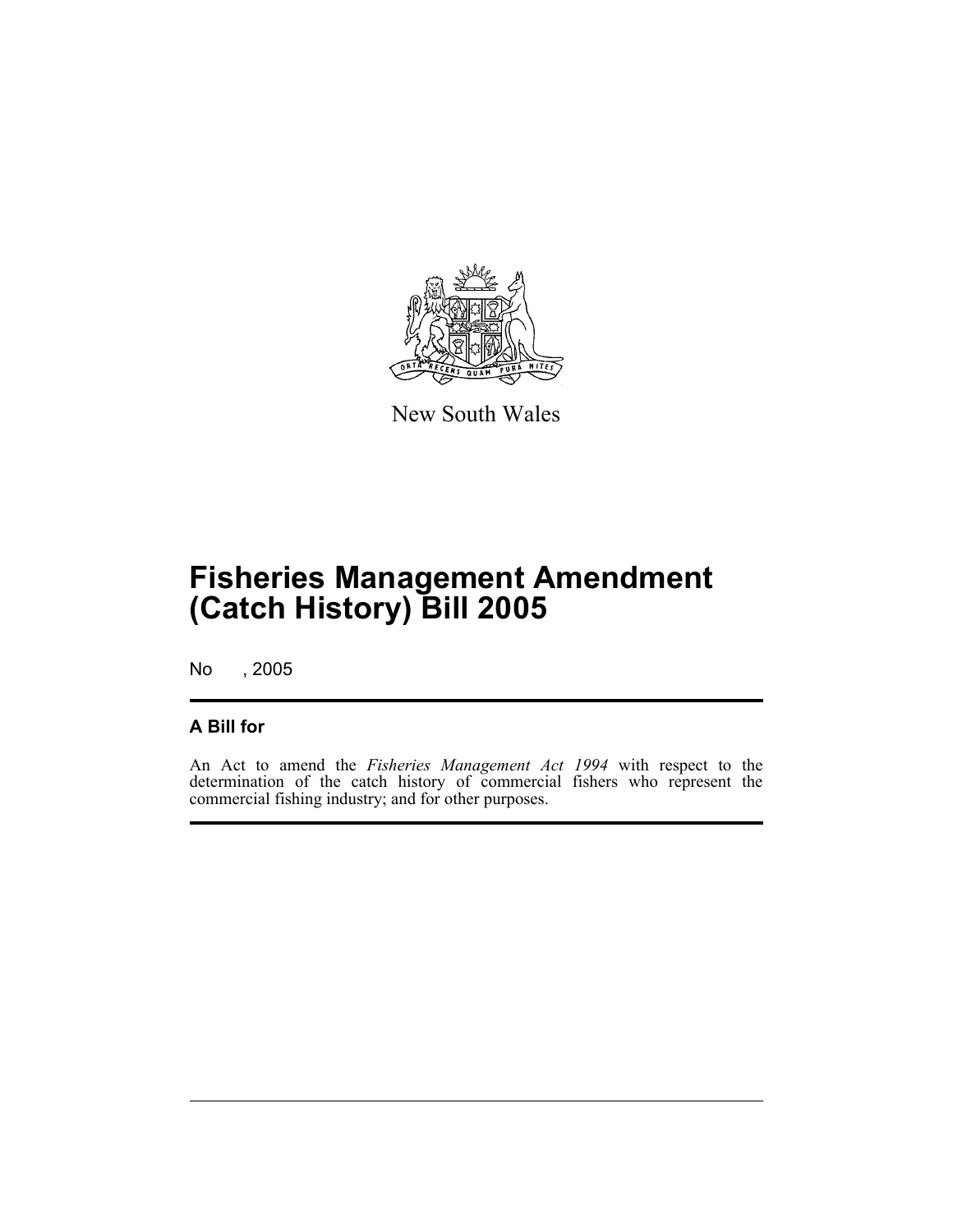| The Legislature of New South Wales enacts:                                       | 1                   |
|----------------------------------------------------------------------------------|---------------------|
| Name of Act                                                                      | 2                   |
| This Act is the Fisheries Management Amendment (Catch History)<br>Act 2005.      | 3<br>$\overline{4}$ |
| Commencement                                                                     |                     |
| This Act commences on the date of assent.                                        | 6                   |
| Amendment of Fisheries Management Act 1994 No 38<br>3                            |                     |
| The <i>Fisheries Management Act 1994</i> is amended as set out in<br>Schedule 1. | 8<br>9              |
|                                                                                  |                     |